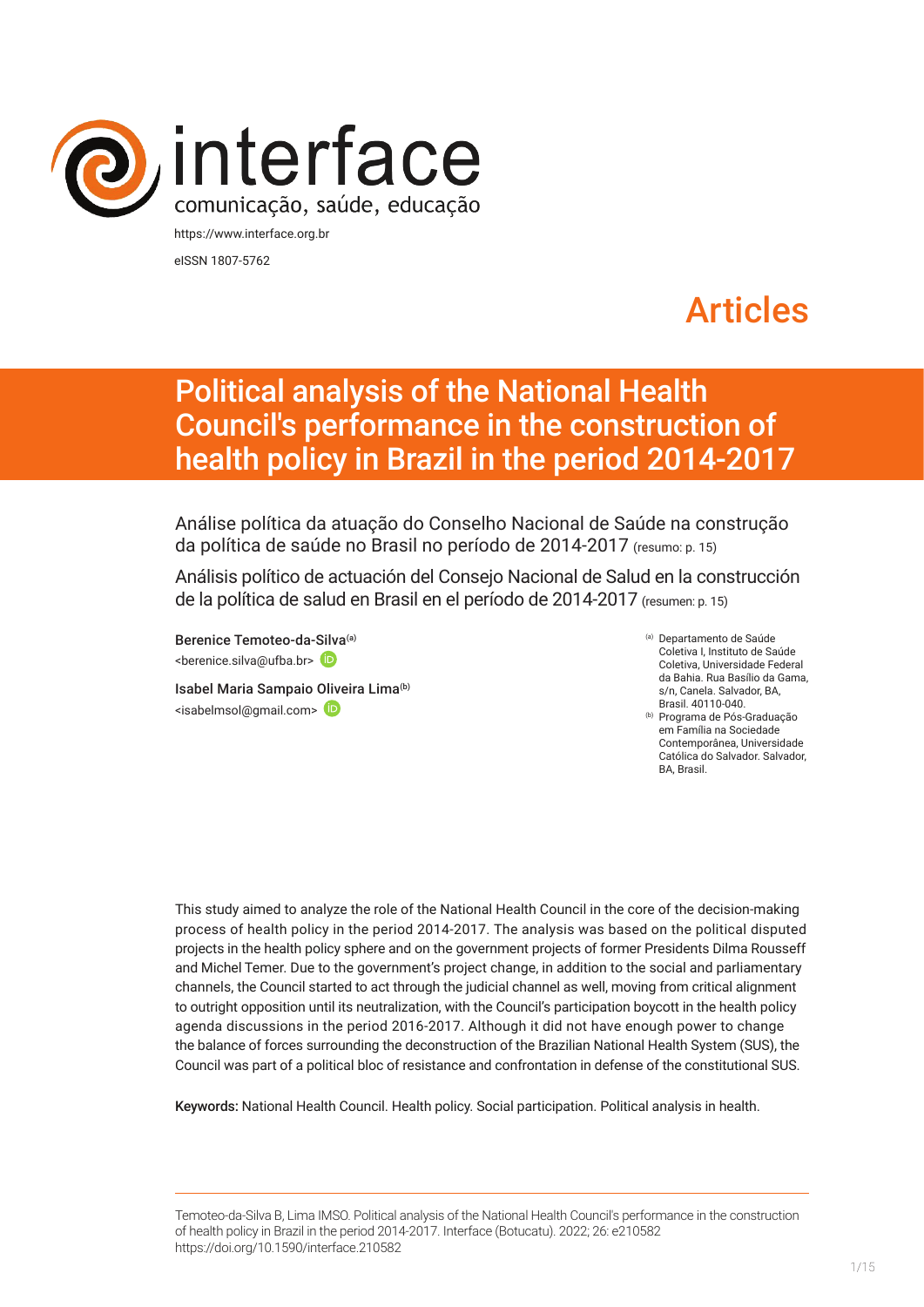#### **Introduction**

 $\bullet$ 

The National Health Council (CNS) is a privileged space for the articulation of actors, ideas, and proposals for the health sector. From the end of the 1990s<sup>1</sup> to the present time2-4, this Collegiate has shown a significant activism, mobilizing entities, social movements, and representations of national scope. Nevertheless, there is a lack of studies<sup>5</sup> on the CNS. Furthermore, they focus on specific issues: health surveillance<sup>6</sup>; its composition and internal dynamics<sup>7</sup>; its performance concerning the recommendations of international financial organizations<sup>8</sup>; and the struggle for recognition of ethnic-racial differences in this political arena<sup>9</sup>. Thereby, there is little research on the performance of the CNS in the disputed space of the health policy decision-making process.

Given this lack, this study aimed to answer the following questions: How did the political action of the CNS take place in the core of the health policy decision-making process from 2014 to 2017? What health projects have been taken over by the actors who dispute the health policy? What strategies were adopted by the Council to dispute the direction of the health project adopted in Brazil? Hence, this article aims to analyze the political performance of the National Health Council at the core of the health policy decision-making process.

#### **Theoretical framework**

Fractions of the disputed projects in the health sector are taken over and interpreted by the kernel of the state-owned decision-making power - the Executive, Legislative and Judiciary powers - through a constant tension of the Government (the objective and government project), socio-state-owned (for example, the CNS), and market components, with varying skills to direct the vector of forces towards the disputed projects based on their concrete praxis. In this manner, the political analysis<sup>10</sup> of the CNS performance presumes to contemplate: the coherence of the Council, as a testian organization, in relation to the disputed projects in the health sector; and the tensions caused in the objectives and government project through which the construction of the health policy inevitably takes place. This analysis relies on Mário Testa's strategic thinking, whose central category is power.

The Brazilian government projects presented between 2014 and 2017 were carried out in the government program of the Brazilian President Dilma Rousseff, contemplated in the 2014 elections, and in the government project of the Brazilian President Michel Temer, presented in 2015 to political party leaders aligned with the Brazilian Democratic Movement Party (PMDB); therefore, when Mr. Temer was the Vice President of the country.

The foundations of the 2014 government program *Mais Mudanças, Mais Futuro*  ("More Changes, More Future") guided the balance between economic and social growth and stated the commitment to strengthening and improving the Brazilian National Health System (SUS), whereas the 2015 government program *Uma Ponte para o Futuro* ("A Bridge to the Future"), in force until the end of 2018, had as its central guideline the recovery of the Brazilian economy through the balance of public accounts; the expansion of concessions; the participation of the private sector; and the constitutional disconnection of spending on health and education.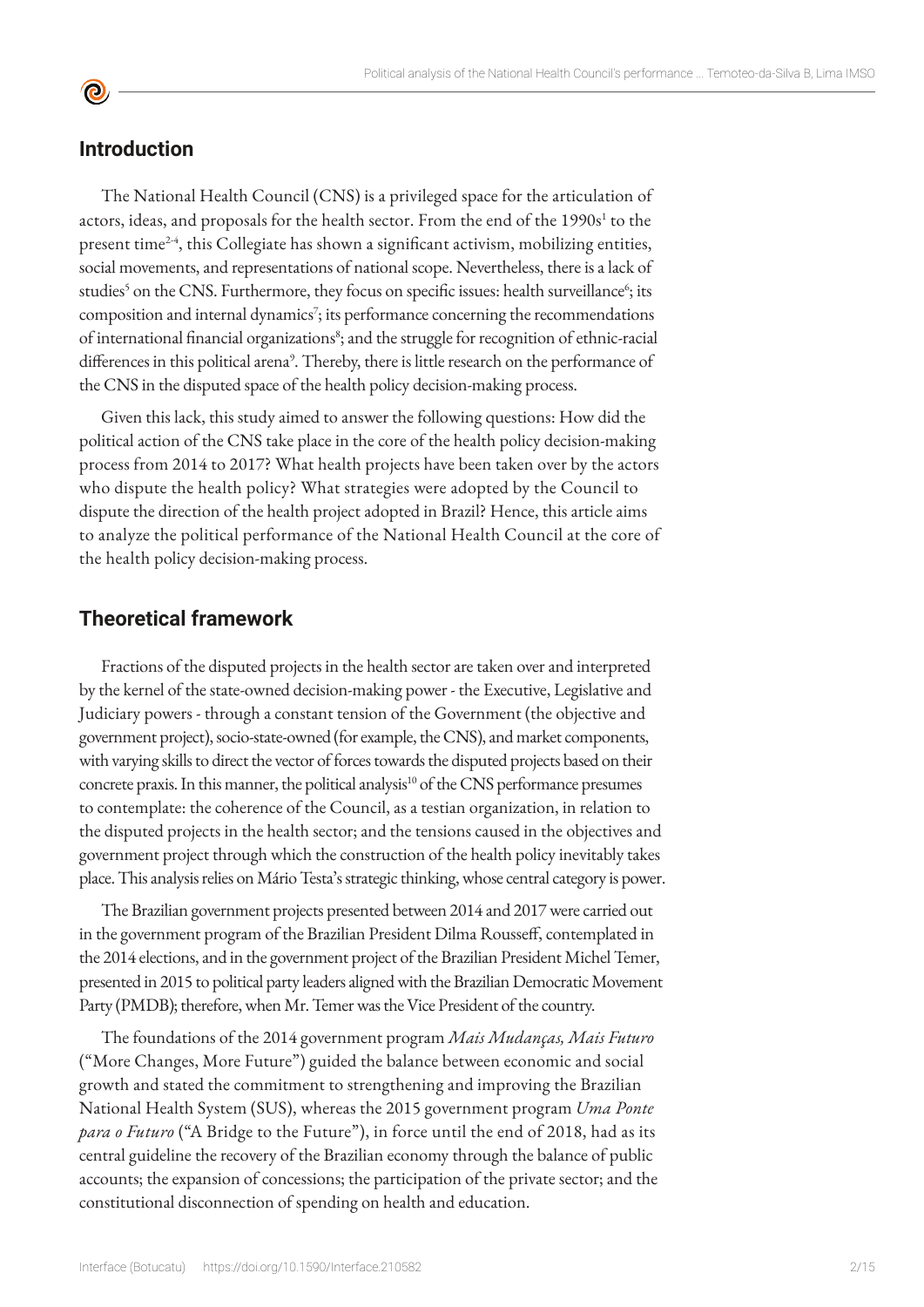

In this political analysis, the health sector is seen not as a set of institutions, but rather as a social space of power struggle in constant reorganization, resulting from the relationship between social actors, members of both political society and civil society, when they develop sectorial action $10$ .

Within this sector, Paim<sup>11</sup> identifies three disputed projects: the mercantilist project, which acknowledges health as a commodity and the market as the best option to meet individuals' health demands and needs; the health reform project, mainly aimed at improving the living conditions of the Brazilian population, which can be reached through social reform based on the democratization of health, the State, and society, and which defends the constitutional SUS - one of its main concrete results; and the revisionist or rationalizing project, defended by those who prefer greater flexibility regarding SUS principles and guidelines, adjusting them to the economic, state, and hegemonic class interests.

In this light, the CNS acquires the characteristic of a testian organization $^{12}$ , in which a group of diverse individuals gather to achieve a certain aim around which they generate actions based on majority decision, with at least a common purpose of interfering in health policy - understood here as an action or omission of the State, a social response to health problems and their determinants<sup>13</sup>.

The political performance of the CNS is projected in the space of the Brazilian State decision-making process, composed by the powers of the Republic, pressing governmental components to take over the health project adopted by the CNS. The direction pointed out by the political forces - that is, whether towards a mercantilist, revisionist, or the Brazilian Health Reform project - is the product of the synthesis of numerous struggles conducted by various actors at each historically determined moment.

# **Methodology**

A qualitative case study research<sup>14</sup> was carried out at the CNS, whose political performance was analyzed over a four-year period. The period 2014-2017 was a strategic choice, given that it corresponds to a year before both the political crisis triggered by the impeachment process of the Brazilian President Dilma Rousseff and that of her successor, Mr. Temer.

The interviews were conducted with 27 counselors, 22 of whom belonging to the 2015-2018 management period, and five to the 2012-2015 management period. They were identified by two categories: state representatives (government representatives) and societal representatives (market and social representatives). Government representatives of health management were classified as state actors; and those in the category of providers of goods and health services, as societal market actors. As for the societal social actors, they were named by the categories: workers' entities and health professionals; workers from other areas; entities of People with Pathologies and People with Disabilities (PwD); gender and ethnic entities; community associations, social movements, and Non-Governmental Organizations (NGOs); and the category of religious representations<sup>15</sup>.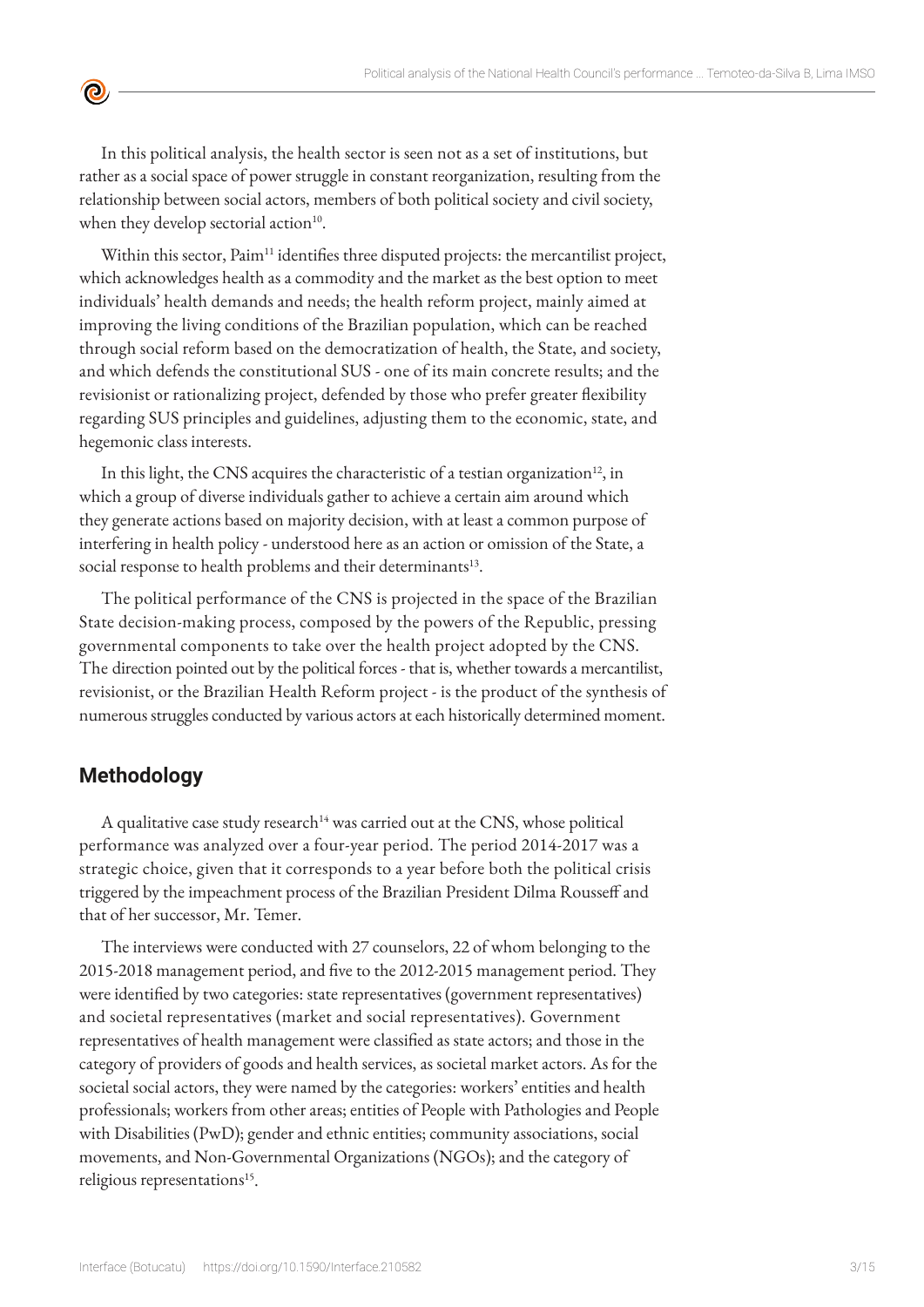There were selected counselors from all categories and who, according to the record in the CNS meeting minutes, played a prominent role in the Collegiate body. Therefore, the following counselors from the 2015-2018 management period were interviewed: 1 market representative; 2 government officials; and 7 social actors from the categories of health professionals and health workers, being one of them the President of the Council, 3 social actors from the segment of workers from other areas, 4 from the segment of pathology patients, 4 from the category of community associations, and 1 representative from the ethnic and gender category. As for the interviewees of the 2012-2015 management period, the following were selected: the President of the Council, and 2 representatives of the Ministry of Health (MH), being one of them the Minister of Health himself, a member of the Forum of National Health Workers Entities (FENTAS), and a member of the User Forum.

 $\bullet$ 

Semi-structured interviews were guided by two scripts: one designed for interviewing government representatives, and another for the other counselors. The interview questions addressed to state actors were related to the Ministry of Health's project, designed and conducted for the health sector; its analysis of the Council's performance; and its relationship with it in the 2014-2017 Brazilian context. The questions addressed to the societal representatives concerned the understanding of these actors about the CNS performance in the period analyzed.

Data were also collected from two sources: news produced by the Council and published on their website between 2014 and 2017; and 49 minutes of the ordinary and extraordinary meetings conducted in the same period. Moreover, data were organized into two matrices: one for news and another for information from the minutes. Data were gathered between September 2017 and January 2018.

After reading the interviews, minutes and news collected, excerpts referring to the political activities of the CNS were extracted and gathered in Excel matrices, composing the corpus of analysis from which, after several readings, the registration units were extracted<sup>16</sup>. The analysis of this material enabled us to gather the speech extracts that expressed the core of understanding of the text around the analytical categories adopted in the theoretical framework of this study (Disputed Projects in the Health Sector - mercantilist, revisionist, and constitutional SUS; Government Projects – Mr. Rousseff's and Mr. Temer's government programs; and The Relation with the Powers of the Republic decision-making nucleus). In this way, a political analysis of the National Council's performance in the construction of the Brazilian health policy was conducted.

The research project was submitted to the Research Ethics Committee and obtained approval under opinion number 2,235,550, complying with all the ethical aspects provided for in Resolution 466/2012 of the CNS.

#### **The year 2014 (the end of President Dilma Rousseff's first term)**

The final year of President Dilma Rousseff's first term and the beginning of Arthur Chioro's term at the Ministry of Health (MH) was marked by the relative alignment of positions between the CNS and the MH. On various occasions, the CNS requested explanations and made recommendations to the MH, the Secretariat of Planning and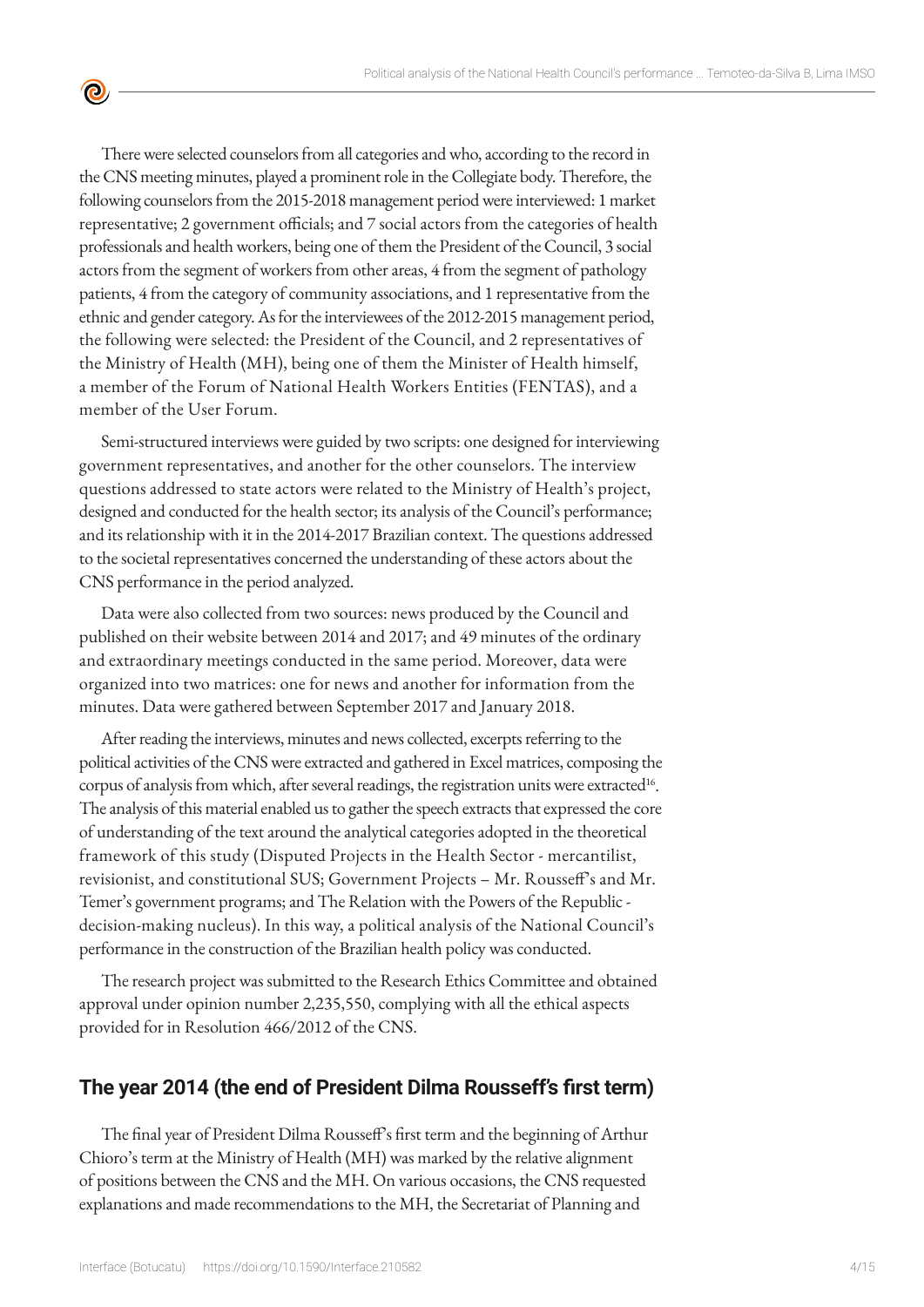Budget (SPO), and the Presidency of the Republic on the budgetary and financial execution presented in the Quarterly Accountability Reports (QAR). Despite the commitment and liquidation of public investment in health continued unevenly - including for public health actions and services -, and in spite of the contingency of budget resources, the 2013, 2014 and 2015 Annual Management Reports (AMR) referring to the MH management in the analyzed period of the President Dilma Rousseff's government were, even in the face of strong tensions, approved by the plenary of the Council with reservations (CNS, minutes 258, June 2014; minutes 260, August 2014; minutes 263, November 2014; minutes 275, November 2015; minutes 283, July 2016). The Collegiate's trust in the government's political coalition contributed to the Council taking a tolerant political position in the face of the government's omission regarding the constant underfunding of the SUS.

 $\bullet$ 

[...] It was another political moment of the National Council, which thought that if we were inside the government, it was ours, and we were in lukewarm social control. We were still leaving… Many setbacks that had now intensified started a long time ago, in previous governments. Away back, the Annual Management Reports were approved with reservations because it was thought that this was the most appropriate way. We are not going to oppose the government because it's our government. And look what happened? (Interviewee No. 6 - Social Societal Representative)

The CNS performance on the public health financing agenda extrapolated the relationship with the MH, to the extent that the Collegiate entities, together with other social movements, led the project "Health + 10," which predicted that 10% of the Union's Gross Current Revenues would be directed to the health sector. In this way, the popular mobilization mechanism would be activated, and the Legislative tensioned with the Popular Initiative Law Project 321/13. This proposal was powerful in unifying the interests of government representatives with the Council's social entities. The speech extracts below illustrate this dynamic:

[...] In this period, the position of the CNS is strongly directed towards the Popular Initiative Law Project, which was the culmination of the Council's performance, the collection of signatures, their handling to the President of the Chamber, and the monitoring of this process […] So, the issue of financing heavily influenced the CNS performance at that time. (Interviewee No. 10 - Social Societal Representative)

In the Chamber of Deputies and Federal Senate spheres, the healthcare project with a stronger policy for the Brazilian society had become increasingly prominent in the positions taken by the Federal Legislature. In April of that year, the Chamber of Deputies, under the presidency of Henrique Eduardo Alves, of the PMDB party, resumed the debate on health public financing. In the National Congress, the CNS, other national entities, and social movements involved in the "Health + 10" movement required that the Popular Initiative Law Project 321/13 be detached. In other words, it was claimed that it should be separated from other projects, becoming independent and thus gaining an urgent character in the legal process.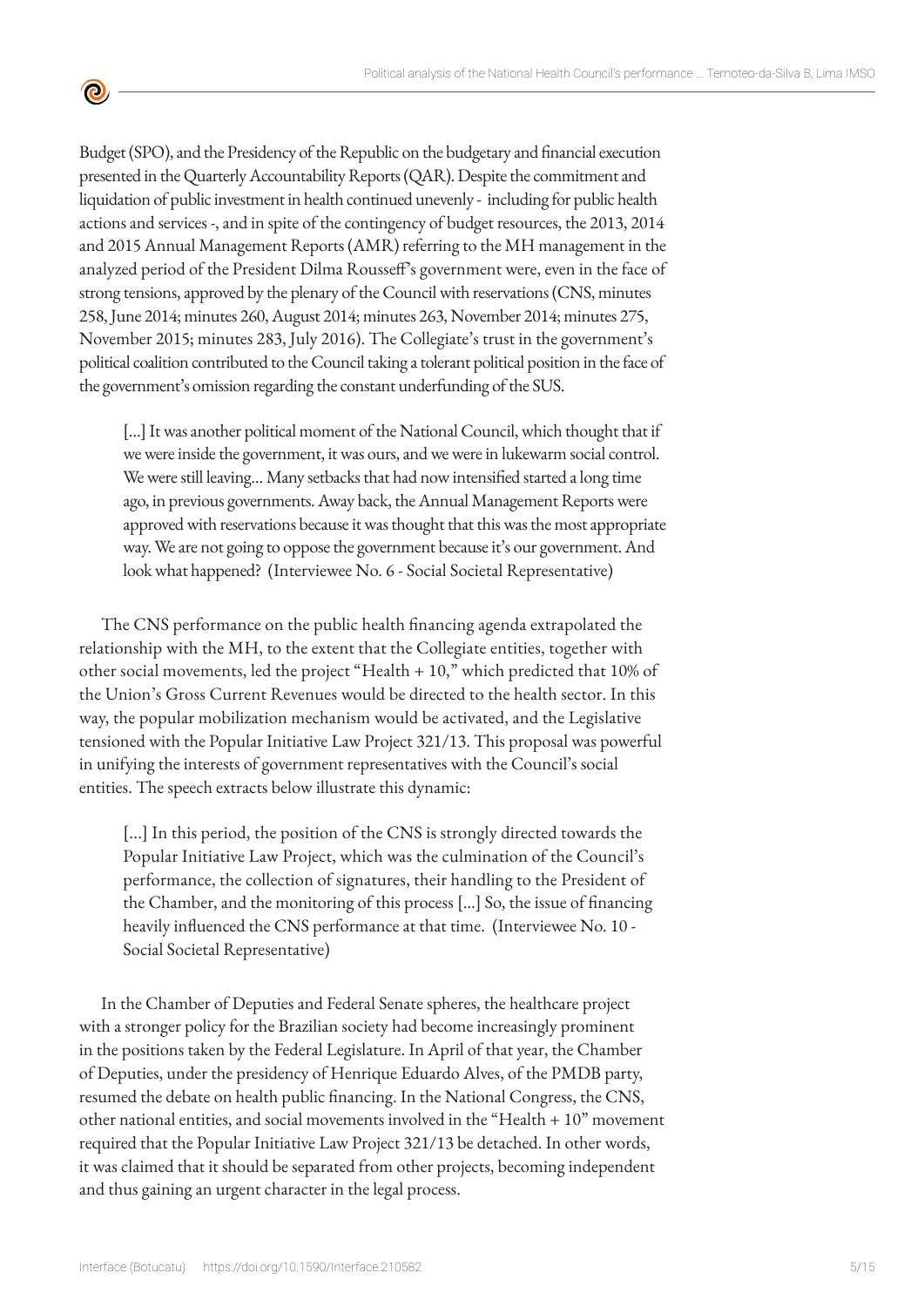Paradoxically, the political coalition that formed the Legislative Houses found political viability as of 2013 to remarkably streamline the project of the imposing budget. It was proposed in 2000 and turned into the Constitutional Amendment Proposal (PEC) 358/2013, which provided for the transfer of 1.2% of the Union's Net Current Revenues (NCR) to parliamentary amendments, of which 50% should be applied in the health area and deducted from the federal budget for the MH. This project gained an amendment, even of greater impact for the sector, as it also established that 15% of the Union's NCR should be directed to the health area in a phased basis over a four-year period. In practice, the approval of the tax budget amendment represented a cutback in funding for the SUS, as it placed the Union's obligations at levels lower than those established by Law 141/2012, in force in the country.

Three political strategies were adopted by the CNS in 2014 to interfere in health policy: negotiation with the Executive power on public health financing; and participation in a Judiciary hearing, defending both universal and free access to the SUS; and monitoring of health-related projects in legal process in the plenary and in the commissions of the National Congress. From the concrete analysis of the scenario of the Legislative Houses, the CNS identified that some decisions were taken in spaces that different from those formally instituted, such as thematic commissions and the plenary sessions of the Federal Chamber. Agreements between parliamentarians from the health caucus and pacts between political party leaders started to demand more improved tactics from counselors, ranging from those related to taking part in public hearings, establishing dialogue with committees, requesting clarifications, to those referring to participating in committee meetings, negotiating, holding demonstrations to strengthen popular pressure, and analyzing the vectors of power at each specific time (CNS, minutes 254, February 2014).

The mercantilist health project was clearly strengthened with the dominance of the Economic Power over the Executive and Legislative Powers through corporate financing of the 2014 election campaign. After all, nearly R\$55 million were donated by health insurance companies to candidates from different parties and of all positions sought, including to the Presidency of the Republic. The re-elected Brazilian President, Dilma Rousseff, received R\$11 million from the health insurance companies Amil and Qualicorp. As for the other candidates for the same position - Aécio Neves, from the Brazilian Social Democracy Party (PSDB), and Marina Silva, from the Brazilian Socialist Party (PSB) -, they also received donations from health insurance companies. Other influential politicians, such as Eduardo Cunha, who would later become president of the Chamber of Deputies, received R\$250,000 from the health insurance company Bradesco Saúde. Furthermore, political parties that had a prominent position concerning the number of health-related projects were also benefited by the health market<sup>17</sup>.

#### **The year 2015**

 $\bullet$ 

Still during the electoral period, the Executive Power presented to the Chamber of Deputies the Provisional Measure 656/2014, which addressed tax incentives for the areas of information technology, civil construction, and investments in wind power. To that extent, other articles were added by the National Congress, including one allowing the entry of foreign investors in the Brazilian healthcare market. In the beginning of the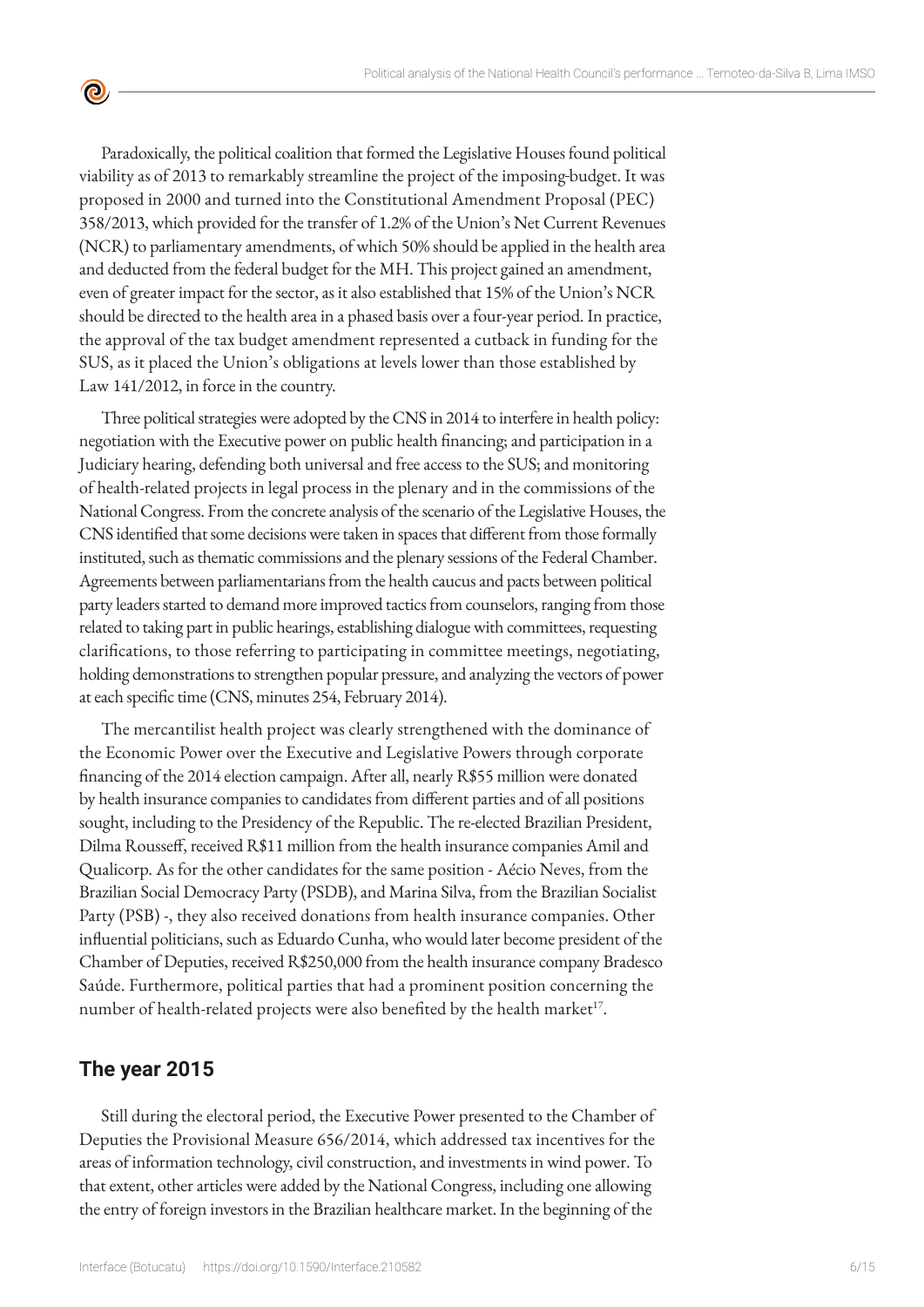subsequent year, this Provisional Measure was converted into the Brazilian Federal Law 13.097/2015, allowing the participation of companies and foreign investment in the Brazilian health care and actions, without the restrictions provided for in the Organic Health Law (OHL), as well as eliminating the obligation of international entities to be subject to the authorization and control of the MH to conduct their activities<sup>18</sup>.

 $\bullet$ 

In the Council's plenary, this agenda intensified the disputes between the segments. While the representatives of the Ministry of Health defended the measure, arguing that it referred to regulate an existing practice in the country and to regulate and provide conditions of competition to Brazilian companies, the market representatives, consistent with the proposal, advocated that this could improve health care in the country, as it would increase health-related resources. The other segments were against the proposal because, besides the fact that the measure was unconstitutional, foreign investment would strengthen the health market, rather than health as a right. This position prevailed in the Collegiate, being explained in the recommendation deliberated by the plenary with criticism and warnings against the proposal (CNS, minutes 265, January 2015; minutes 267, March 2015 - http://conselho.saude.gov.br/ultimas\_noticias/2014/12dez18\_Nota\_ medida\_prpvisoria\_656\_2014\_4cnstt.html). The speech extract below points out the plenary's dispute around this proposal:

[...] My attitude of honoring, valuing, respecting the CNS didn't make the Council any nicer, taking it easy on me. Quite the opposite, its position was very tough, with many questions made to me or to the decisions of [President] Dilma [Rousseff] - for instance, not to veto that article on international capital. I had to go to the Council and argue. [It was] a tough discussion, but I took a stand on behalf of the Government. (Interviewee No. 4 - Government Stateowned Representative)

In this perspective, although the government program *Mais Mudanças, Mais Futuro* points out the direction of the health policy for strengthening the SUS, the Executive became restrained by market pressures, also exposed in the measures adopted by the National Congress that favored the private sector.

In 2015, besides the mobilization for the 15th National Health Conference<sup>4</sup>, one of the main CNS banners continued to be the fight for more funding for the SUS. To gather political forces around this agenda, the Front in Defense of the SUS (abraSUS) was launched at the CNS, bringing together social, governmental, and parliamentary entities. The abraSUS manifesto pointed towards a set of alternatives to increase revenues for health policy. Notwithstanding, their proposals distanced themselves from those that really prospered in the powers of the Republic.

The Constitutional Amendment Proposal (PEC) 87/2015 of the Federal Government expected to extend to 2023 the Untying of Federal Revenue (DRU) that would be in force until the end of 2015. Nevertheless, to this proposal were added others from the Senate (PEC 143/2015) and the Chamber (PEC 4/2015), with a percentage increase from 20% to 30% of federal taxes that would be decoupled from the social security budget for arbitrary use by the Government. Moreover, this provision was created for the Brazilian states, municipalities, and the Federal District. Considering the COFIN (Budget Financing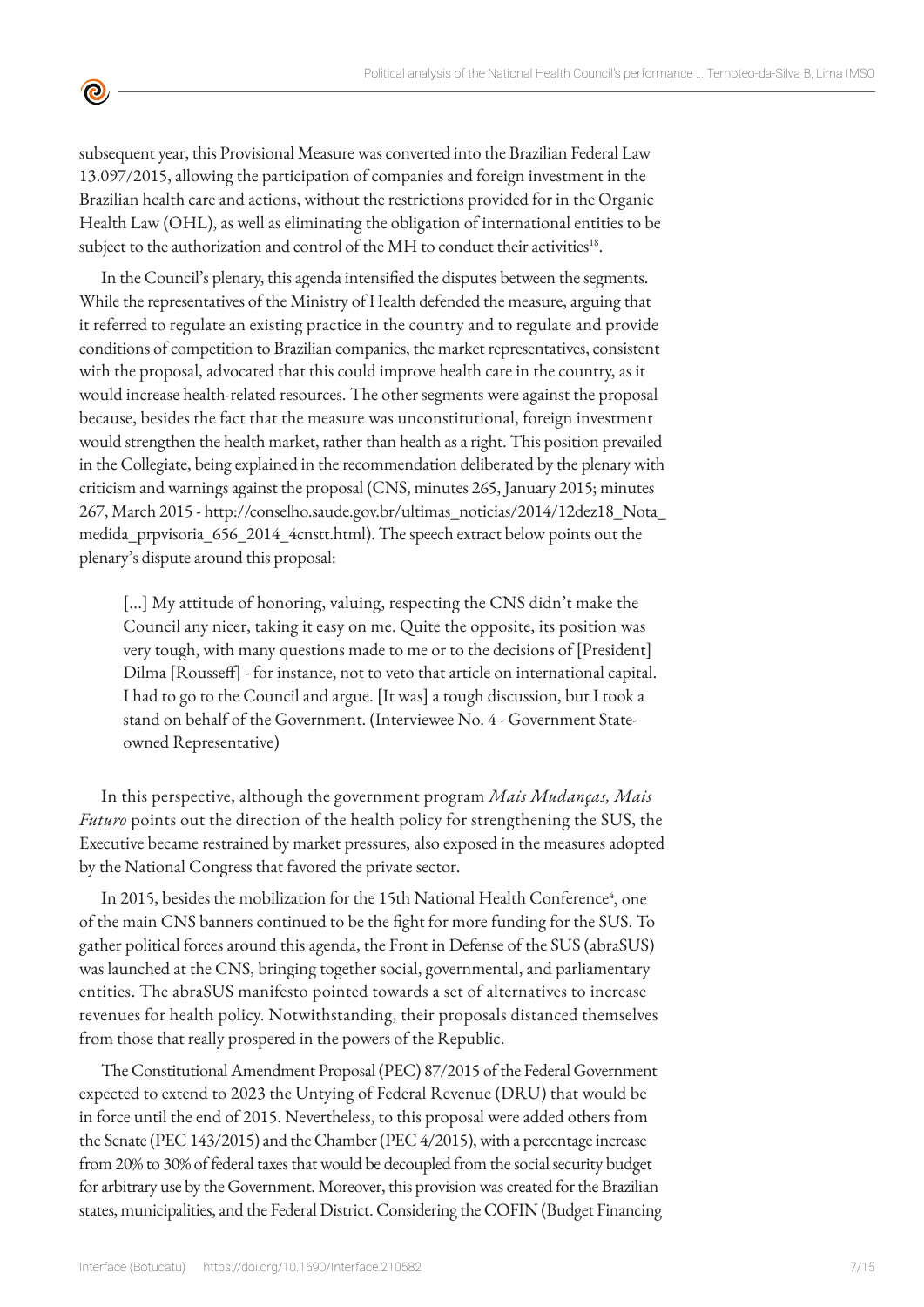Commission)/CNS estimate of withdrawing the total amount of R\$44.6 billion from the SUS - if the referred DRU/ PEC had been in force in 2016 -, the CNS plenary approved a motion to repudiate this proposal and sent it to the Senate. The measure was approved in line with the government program *Uma Ponte para o Futuro* of the interim President Michel Temer, which anticipated the constitutional untying of spending on health and education (CNS, minutes 281, May 2016; http:/ /www.conselho.saude.gov.br/ultimas\_ noticias/2016/04abr27\_Conselho\_alerta\_Senado\_PEC143.html).

# **Post impeachment of President Dilma Rousseff**

 $\bullet$ 

In the counselors' perception, the change of government impacted the health sector, in terms of accelerating a process that was already ongoing in the country. According to the interviewees' statements, besides the lower permeability of the new governing coalition to the participation of society, the historic underfunding of SUS worsened, better exposing the face of the health project assumed by the Government. In the scenario of democratic instability, the CNS held a public act at the Ministry of Health to alert its members to the essentiality of democracy for the SUS.

[...] for me it's like a continuum: [It's happening] the same setback in the destruction of the SUS. I think the coup sped up. […] But I think that, anyway, before we had space for dialogue […] But not with the coup; there's no conversation. What is defined there is defined […], without the possibility of dialogue. (Interviewee No. 5 - Social Societal Representative)

In the interim government, the federal executive submitted to the Congress the PEC 241/2016, establishing federal public spending limits for primary spending, which includes social security over a twenty-year period. Deliberately, this PEC sets no spending limits on public debt. In fact, this measure freezes the Union's public financing until 2036, including that for health, based on the minimum spending applied in 2016, ensuring that there are more resources to pay off the debt.

The PEC 241/2016 turned into the Constitutional Amendment (CA) 95/2016 later that year. It must not be forgotten that the proposal made in this CA was provided for in Mr. Temer's government program *Uma Ponte para o Futuro*. At the CNS ordinary meeting, the basis of the argument given by the Ministry of Finance in the debate on the subject was that it would be necessary to control public expenditure to hold the economic crisis (CNS, minutes 287, November 2016). This attack by the Brazilian Executive on the withdrawal of funding to the SUS, besides its historical underfunding, points towards a change in the health project assumed and carried out explicitly by the MH, which started to be aligned with market interests.

Giving priority to fiscal balance at the expense of investment in the social area was pointed out in the interviewees' speeches statements. The counselors also mentioned that it was about the implementation of the government program of the political coalition ahead of the Brazilian State. They evaluated that this new legislation was harmful to the public health sector.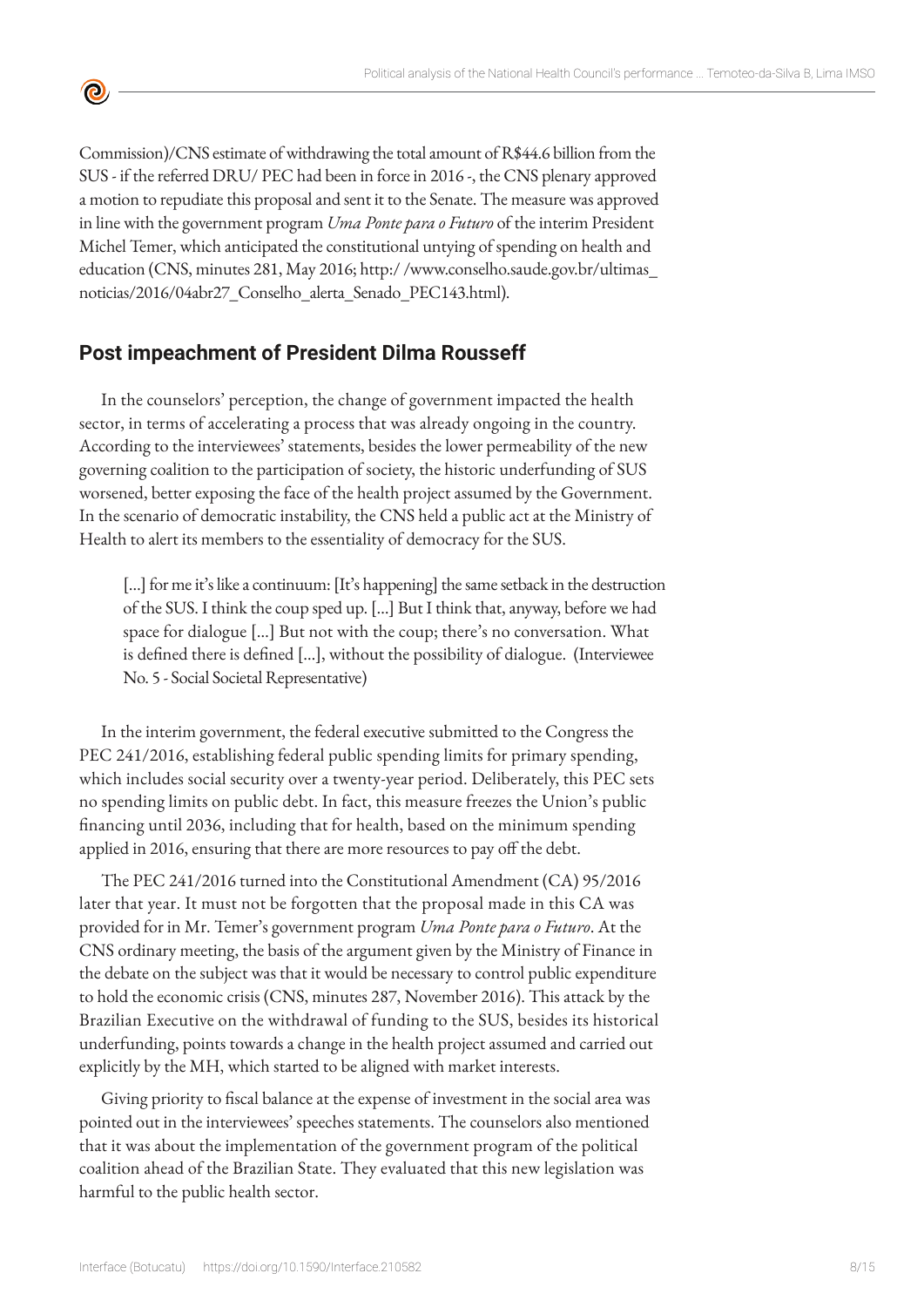[...] Temer and Meireles approve the even more radicalized [...] policy called austerity that is by no means austere. Instead, they are quite generous policies concerning financial capital, the remuneration of interest on public debt loans, but which are highly unfavorable to social policies in general, including the health policies. Amendment 95 of the public spending limit will be the death of SUS [...] If they don't change this policy, we'll be witnessing the end of SUS as a universal system project. (Interviewee No. 10 - Social Societal Representative)

<u>ල</u>

[...] he is carrying out a government program that was not approved at the polls [...]. The coup was given to change the government plan. That's why this parliamentary coup existed […] (Interviewee No. 8 - Social Societal Representative)

After the Constitutional Amendment 95/2016 approval, besides the fight strategies adopted in previous years, the CNS resorted to the health policy judicialization. According to COFIN/CNS estimates, this Amendment approval represents a loss of over R\$430 billion for the health sector until 2036. As a result, the CNS's entities filled as *amici curiae* for a Direct Action of Unconstitutionality (ADI 5.658) in the Federal Supreme Court (FSC) to block the implementation of this Amendment. Furthermore, they also mobilized several entities; made demonstrations with thousands of people to defend the SUS; sought alliances with the parliamentarians who voted against the CA 95/2016; participated in National Congress debates, showing the impact of this measure for the health sector; and pressured the Legislative House with a public act of vigil on the voting days of this agenda.

Both the CNS and the SUS Defense Front also adopted a strategy to mobilize society to support a manifesto, which aims to collect millions of signatures to strengthen society's position against CA 95/2016 in the judgment of the Direct Action of Unconstitutionality in legal process in the FSC. The speech extract below highlights this process:

[...] there are male and female friends of the cause, which is a document that will be sent to the FSC. So, we need 3 million signatures for a document that can stop the CA 95/2016 that freezes investments […] until 2036. They are investments in healthcare, education, and social assistance. (Interviewee No. 16 - Social Societal Representative)

Faced with the prominence of the Brazilian Legislative and Executive Powers around the deconstruction of SUS, the Council began to employ greater political activism and adopt a position of resistance and confrontation. According to the interviewees, this process is tied to the government change, as shown in the speech extract below:

[...] what happened was that it became quite politicized, even because of the truculent manner of our Minister of Health. He is not an easy guy to deal with. (Interviewee No. 1 - Market Societal Representative)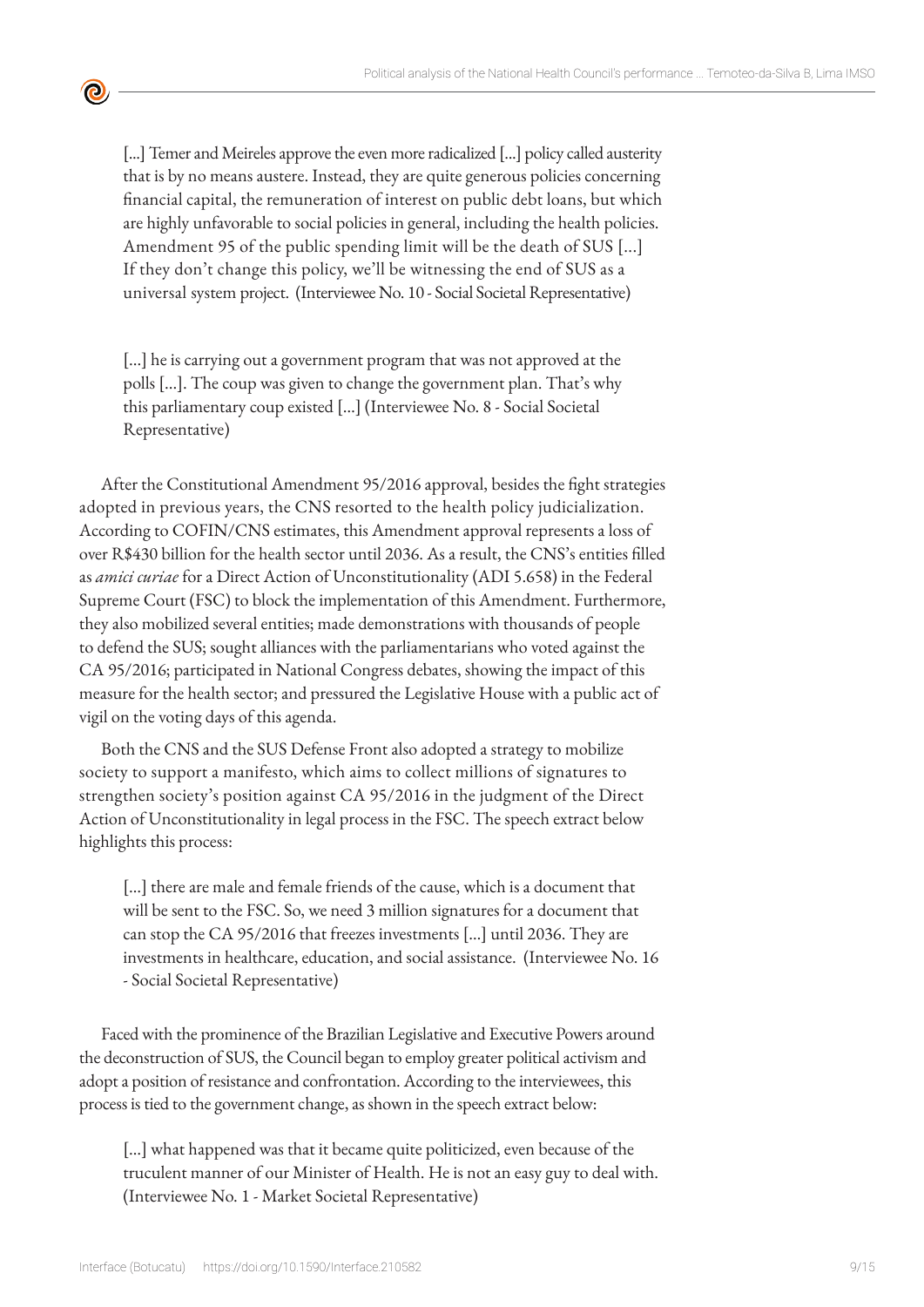In 2016, the Health Communication Conference was hold and two additional thematic Conferences were summoned: the Women's Health Conference and the Health Surveillance Conference. Along with the political activism of the CNS through the social route, the Collegiate confronted decisions by the Parliament, the Federal Executive, and the Ministry of Health itself in defense of the constitutional SUS. On the other hand, other issues strongly marked the health policy in Brazil, such as the Parliamentary Coup D'état; the proposal of the MH to create individual/private health plans with a restricted package of supposedly low-cost services, which would directly benefit health insurance companies; the setback of specific health policies, such as the National Primary Health Care Policy (PNAB), which started to financially induce the creation of health teams without a medical professional, in addition to excluding the Community Health Agents (ACS) from the full coverage of the non-vulnerable population<sup>19</sup>; the decision taken by the Tripartite Inter-Management Committee (CIT) to interrupt federal funding of the Brazil Popular Pharmacy Program's own network, among other challenges for the health sector (http://conselho.saude.gov.br/ultimas\_noticias/2017/04abr18\_Presidente\_ CNS\_manifesta\_Fim\_rede\_propria\_farmacia\_popular.html).

 $\bullet$ 

Considering these aspects, the relationship between government representatives and social counselors in the Council's plenary became more conflicting. The former started to criticize the Collegiate's strategy, calling it combative, risky, and not much resolute, and attributing the adoption of this tactic mostly to the government change, given that there were setbacks in the previous government and the CNS continued to have a negotiating attitude, as reported by the interviewees.

[...] I question some of the positions of the CNS itself, and I tell the president: "Be careful with the strategy you're using to not throw the baby out with the bathwater, because this can lead to the strengthening of the idea of 'to be against everything'. Adding this up, it leads to a gradual destruction of the SUS. Soon we'll lose the ability to react." (Interviewee No. 2 - Government State-owned Representative)

[...] the political discussion has radicalized a lot with the rise of these new people who are in the government with an adverse position to that of the Council […]. This has greatly weakened our relationship. (Interviewee No. 2 - Government State-owned Representative)

[...] It's like this: "I'm against such a thing because it was the Minister who ordered it to be done […]." I won't discuss the basics questions because I stand against everything. I think this is a serious problem that doesn't give a solution for the country's basic health problems. (Interviewee No. 1 - Market Societal Representative)

[...] People think that presenting a rejection note or giving a recommendation will build something […]. And then, when you see the PEC of the National Budget Freeze, [you realize that] it's a serious threat to the healthcare. So, how are we going to face this? Do you think we'll be able to win this [battle] with just a brief repudiation note? (Interviewee No. 3 - Government State-owned Representative)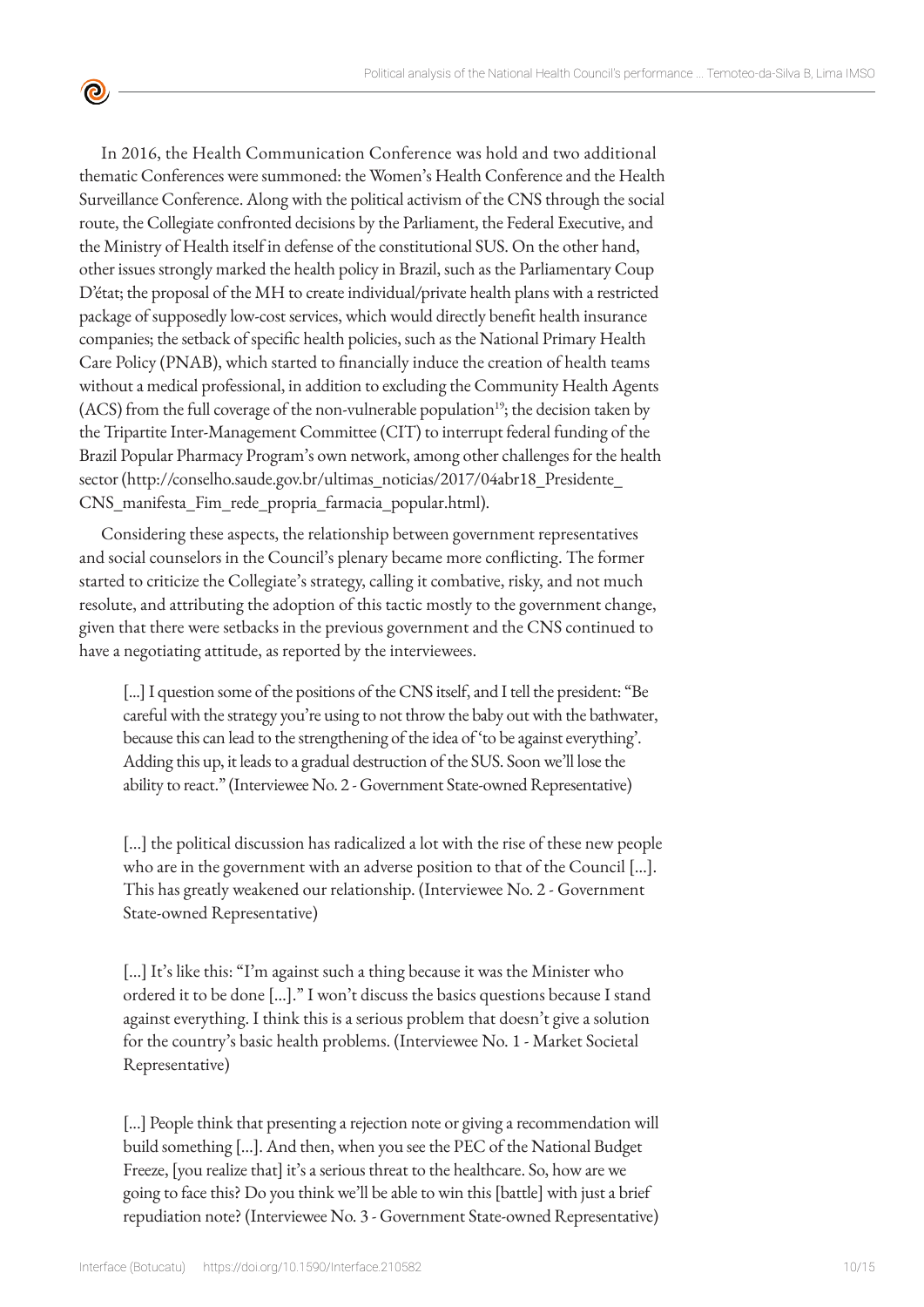The inherent tension of the dispute of conflicting projects between the CNS and the MH in the Council's plenary at that time was worsened by the withdrawal of the state and municipal managers' representatives. Compelled by the financing difficulty, burdened with responsibilities for the health care of the population of their territories, and attracted by the possibility of having a more complacent attitude in the implementation of the constitutional SUS after the reformulation of the PNAB 2017, these representatives circumstantially backed down in defense of the project of the constitutional SUS.

<u>ල</u>

The Ministry's representatives on the Council adopted a discourse more focused on flexibilization of the SUS's principles in the face of the MH's offensive to weaken the public health system and strengthen the market. Thereby, the Ministry's mercantilist project acquires a milder form in the Council due to the inflexibility of social actors to the Government's agendas for health. The following speech extract from a Government State-owned Representative denotes an attempt to adjust the CNS's deliberations to the State interests.

[...] There are resolutions approved by the CNS here, but when they got there, the Minister said: I will not approve them! And I replied: Minister, what can we agree on? And I brought them back to them, and then I said: "Look, we can have the MH's approval if we change this part. Do you think it is possible? That's the negotiation. We managed to make several changes, but there are others that we couldn't change either in the Council or in the Ministry, and which until today are still without approval. (Interviewee No. 3 - Government State-owned Representative)

The CNS was characterized as a space for articulation of allied entities around the resistance to the SUS's deconstruction in the analyzed period. If, on the one hand, the adoption of a coping attitude worked as an obstacle to a broader implementation of the mercantilist project in the health sector, on the other, it led the CNS performance to become innocuous in the political game. The interviewees' speech extracts below indicate the narrow limit for the Council's political action to affect health policy.

[…] the CNS plays an important role, particularly in this confrontation […]. If it weren't for the CNS, everything would be easier for those who think as an anti-SUS. The CNS manages to impose some limits on these attempts to strongly modify the SUS, and this is the Council's merit […]. If it acted with a little more political judgment, it might have more strength. However, it does it in a way that it loses the battle alone, it loses the allies. (Interviewee No. 2 - Government State-owned Representative)

[…] Beyond doubt, social control was and still is an important part in the construction of SUS […]; and especially now, at this extremely adverse moment in the system's defense process. I'd say today is the biggest point of resistance that we have on the Esplanade, in the country, given everything that is happening in Brazil. (Interviewee No. 18 - Social Societal Representative)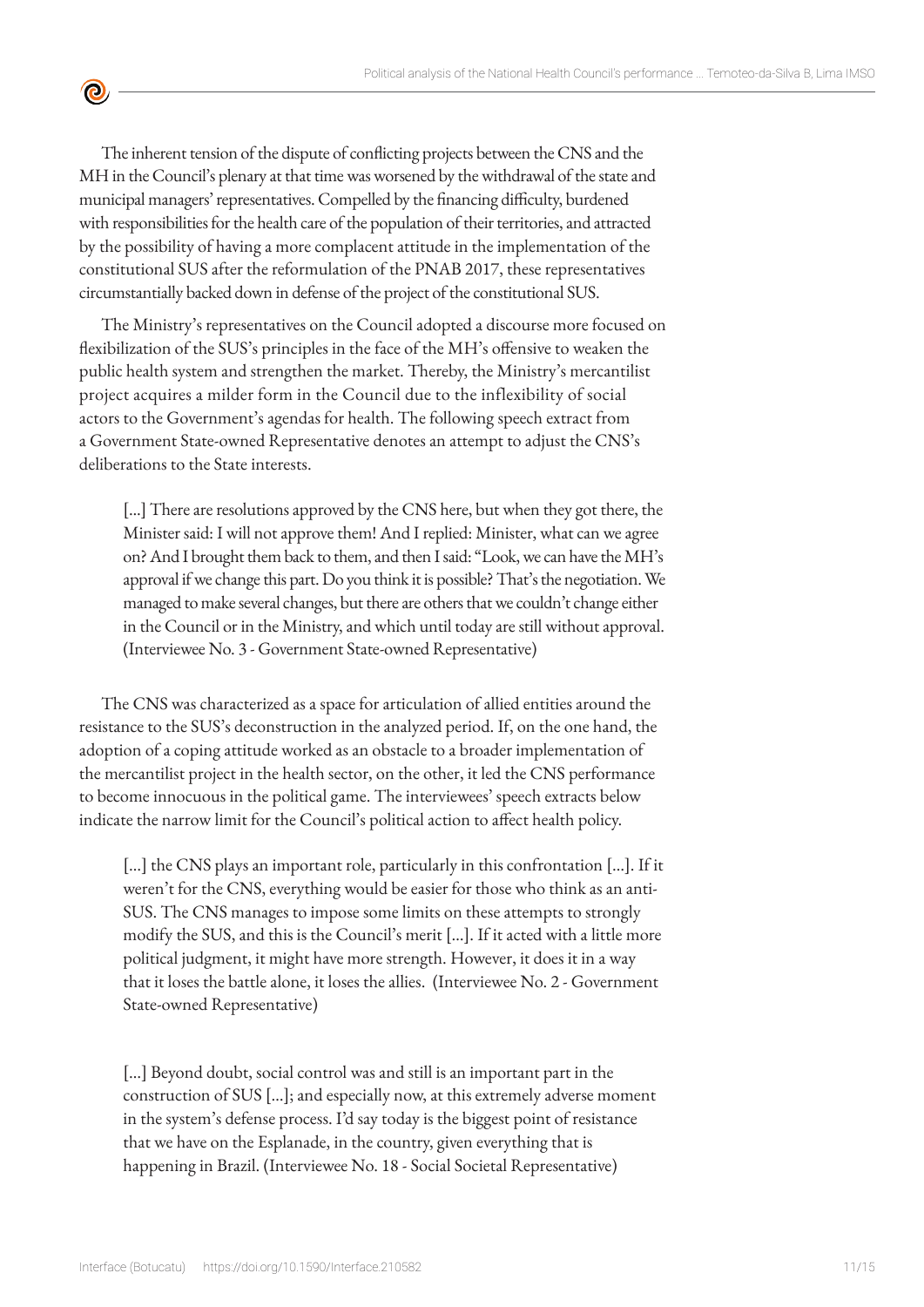According to the political principle, keeping a certain degree of opacity around the possibility of winning or losing is a necessary reserve for the permanence of both actors in the game, since remaining outside or indifferent in disputes is a strategic measure in case of unfeasibility to win<sup>10</sup>. In this perspective, the performance of the CNS in the construction of the health policy started to be disregarded by the MH because of the following factors: the social actors' deliberate action to assume the Collegiate's direction, occupying strategic spaces in the Council's activities so that the deliberations of the CNS would be consonant with the positioning of these actors<sup>3</sup>; the CNS having assumed an intolerant political posture in defense of the constitutional SUS; and the Federal Executive of Health having assumed a management model that is not very prone to the participation of society. Cortes's research<sup>1</sup>, which was conducted at the CNS in the context of 2005, revealed that the taking of power in the Council by social actors may have contributed to the Collegiate's power reduction in the decision-making process.

The boycott of the CNS's participation by the MH in discussions on agendas impacting health policy in the 2016-2017 period did not hinder the Collegiate from continuing to work in health policy through social, judicial, and parliamentary channels. Undoubtedly, without the support of Collegiate managers - who are the health policy executors, spread throughout Brazil through the health secretaries -, and with the MH efficiently adopting and executing the project change in the health sector, which was focused on the market interests, it became even more remote the possibility of the CNS getting at least fragments of its health project to be taken over and translated by the Brazilian State.

#### **Final considerations**

 $\bullet$ 

The analysis of the political performance of the CNS in the scope of the Executive (the MH), Legislative (the National Congress), and Judiciary Powers allows us to make some statements. The National Council accumulated political forces and played a counter-hegemonic role within the kernel of the decision-making process, embracing the health project that defends the constitutional SUS. In this way, from its activism through various action fronts, the Council comprehended a political bloc of steady resistance and confrontation within and outside the State, becoming a relevant and fundamental barrier in the national scenario to the process of deconstruction of SUS, despite not having enough power to change the correlation of forces whose vector pointed towards the mercantilist health project.

The Council's main political action strategy to influence the health policy construction was to mobilize different power resources to expand its power in the kernel of the health policy's decision-making process. Through the social route, the Council mobilized society with petitions, as well as summoned health Councils, entities, social movements, and national representations to conduct public acts. Through the parliamentary route, in turn, the CNS identified allies and opponents of the SUS and built alliances within the National Congress to gather political power.

The performance of the Collegiate body before the Judiciary and Executive Powers underwent changes in the analyzed government periods. During the President Dilma Rousseff's government (2014-2015), the CNS did not judicialize the health policy.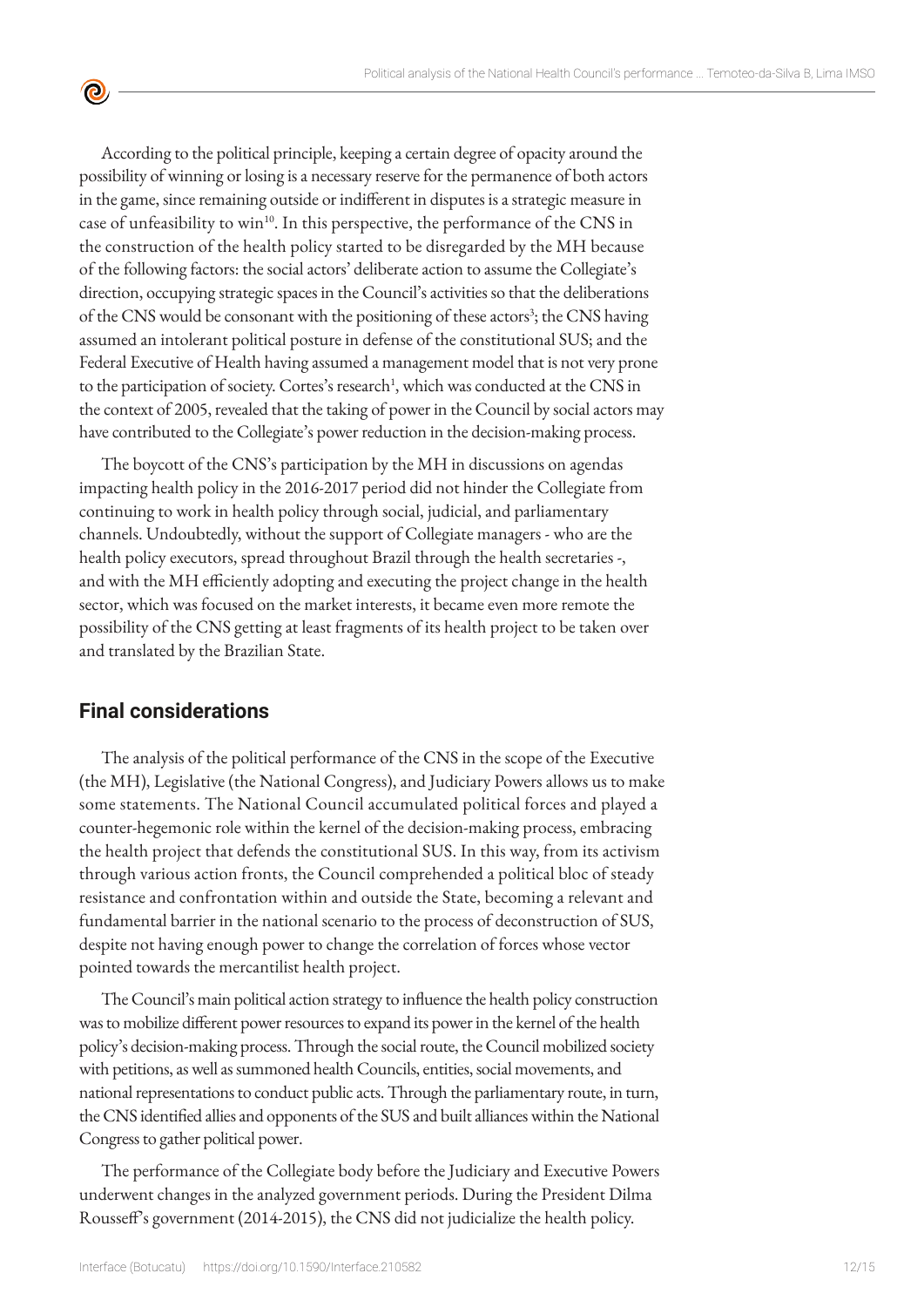The possible negotiation was directly made with the Federal Executive, although the health project materialized by the Ministry of Health differed from that defended by the Council. Afterwards, when the Federal Government and the Ministry of Health openly accepted the mercantilist health project for the sector, the Council changed its political approach. Therefore, besides acting in the mobilization and building of alliances, the Council activated the Judiciary, moving from critical alignment to complete opposition, until reaching its neutralization, in the face of the Ministry of Health's boycott regarding the CNS participation in health policy agendas discussions in the period 2016-2017.

In the face of the strategic position of the CNS in the political arena of health in Brazil, it is imperative to conduct further studies of political analysis that can show the performance of both the CNS and collective social actors who dispute the direction of health policy in the sphere of the Republic Powers, particularly with regard to the current busy situation, marked by the rapid succession of facts and political clashes, which can give rise to significant changes in the health sector.

#### Authors' contributions

All authors participated actively in all stages of preparation of the manuscript.

#### Conflict of interest

The authors have no conflict of interest to declare.

#### Copyright

<u>ල</u>

This article is distributed under the terms of the Creative Commons Attribution 4.0 International License, BY type (https://creativecommons.org/licenses/by/4.0/deed.en).

 $\vert$  (cc) BY

**Editor** Antonio Pithon Cyrino **Associated editor** Lina Rodrigues de Faria

**Translator** Ryadh Weyersbach

**Submitted on** 08/26/21 **Approved on** 10/01/21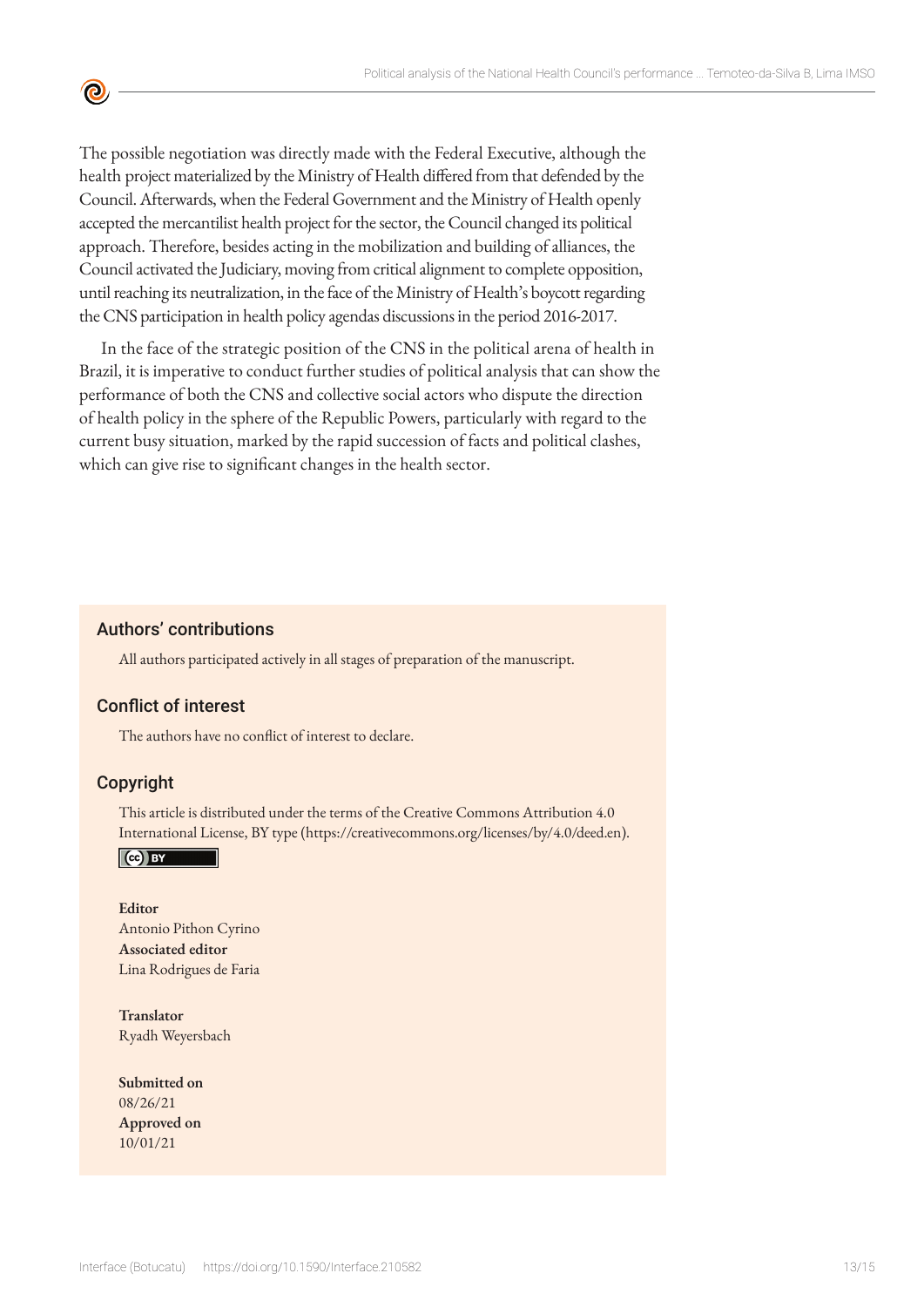### **References**

- 1. Côrtes SMV. Uma síntese do debate sobre os mecanismos e as dinâmicas participativas no sistema único de saúde. In: Côrtes SMV, organizador. Participação e saúde no Brasil. Rio de Janeiro: Editora Fiocruz; 2009. p. 199-205.
- 2. Paim JS. Sistema Único de Saúde (SUS) aos 30 anos. Cienc Saude Colet. 2018; 23(6):1723-8.
- 3. Silva BT, Lima IMSO. Análise política da composição do Conselho Nacional de Saúde (2015/2018). Physis. 2019; 29(1):1-25.
- 4. Silva BT, Lima IMSO. 15a Conferência Nacional de Saúde: um estudo de caso. Saude Soc. 2019; 28(3):97-114.
- 5. Silva BT, Lima IMSO. Conselhos e conferências de saúde no Brasil: uma revisão integrativa. Cienc Saude Colet. 2021; 26(1):319-28.
- 6. Lucena RCB. Articulação entre o Conselho Consultivo da Anvisa e o Conselho Nacional de Saúde: uma análise no período de 2000 a 2010. Physis. 2015; 25(2):381-99.
- 7. Côrtes SMV. Sistema Único de Saúde: espaços decisórios e a arena política de saúde. Cad Saude Publica. 2009; 25(7):1626-33.
- 8. Correia MVC. O Conselho Nacional de Saúde e os rumos da política de saúde brasileira: mecanismos de controle social frente às condicionalidades dos organismos financeiros internacionais [tese]. Recife: Universidade Federal de Pernambuco; 2005.
- 9. Morais DS. Diferenças étnico-raciais e políticas de reconhecimento: perspectivas a partir do Conselho Nacional de Saúde e do Conselho Nacional de Educação [tese]. São Carlos: Universidade Federal de São Carlos; 2016.
- 10. Testa M. Pensamento estratégico e lógica de programação. O caso da saúde. São Paulo, Rio de Janeiro: Hucitec, Abrasco; 1995.
- 11. Paim JS. Reforma Sanitária Brasileira: avanços, limites e perspectivas. In: Matta GC, Lima JCF. Estado, sociedade e formação profissional em saúde: contradições e desafios em 20 anos de SUS. Rio de Janeiro: Editora Fiocruz; 2008. p. 91-122.
- 12. Testa M. Vida. Señas de Identidad (Miradas al Espejo). Salud Colect. 2005; 1(1):33-58.
- 13. Paim JS, Teixeira CF. Política, planejamento e gestão em saúde: balanço do estado da arte. Rev Saude Publica. 2006; 40 Esp:73-8.
- 14. Minayo MCS. O desafio do conhecimento: pesquisa qualitativa em saúde. 13a ed. São Paulo: Hucitec; 2013.
- 15. Côrtes SMV. Conselho Nacional de Saúde: histórico, papel institucional e atores estatais e societais. In: Côrtes SMV, organizador. Participação e saúde no Brasil. Rio de Janeiro: Editora Fiocruz; 2009. p. 41-71.
- 16. Bardin L. Análise de conteúdo. São Paulo: Edições 70; 2011.
- 17. Scheffer M, Bahia L. A saúde nos programas de go¬verno dos candidatos a Presidente da República do Brasil nas eleições de 2014: notas preliminares para o debate [Internet]. 2014 [citado 3 Maio 2016]. Disponível em: http://cebes.org.br/site/wp-content/ uploads/2014/07/proposta-sa%C3%BAde-presidenciaves-2014.pdf
- 18. Brasil. Presidência da República. Lei nº 13.097, de 19 de Janeiro de 2015. Dispõe sobre a entrada de capital estrangeiro no setor saúde. Diário Oficial da União. 20 Jan 2015.
- 19. Brasil. Ministério da Saúde. Portaria nº 2.436, de 21 de Setembro de 2017. Aprova a Política Nacional de Atenção Básica, estabelecendo a revisão de diretrizes para a organização da Atenção Básica, no âmbito do Sistema Único de Saúde. Diário Oficial da União. 22 Set 2017.